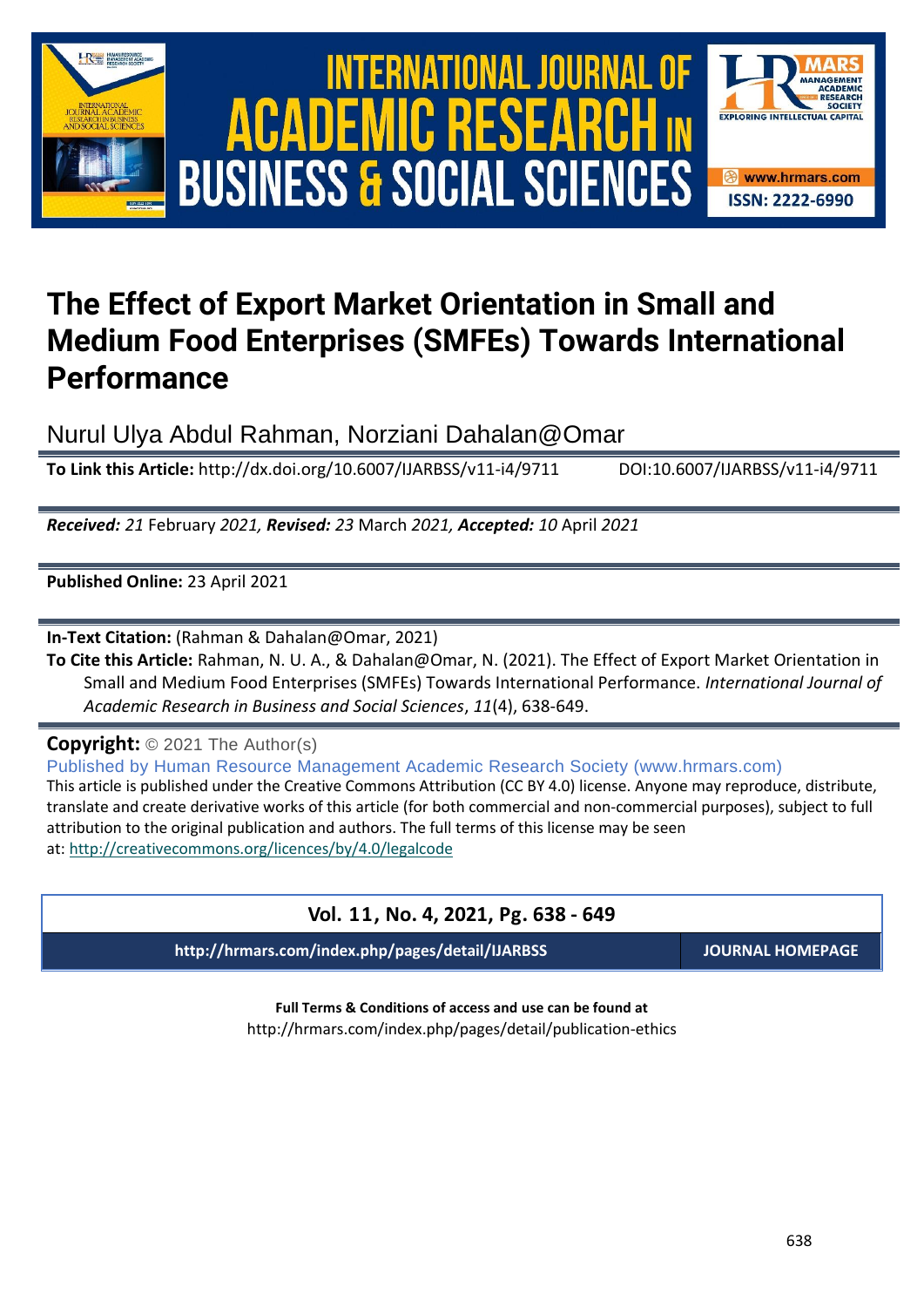

# **The Effect of Export Market Orientation in Small and Medium Food Enterprises (SMFEs) Towards International Performance**

Nurul Ulya Abdul Rahman, Norziani Dahalan@Omar School of Distance Education, Universiti Sains Malaysia, 11800 Penang, Malaysia.

Email: nurululya53@yahoo.com, norziani@usm.my

## **Abstract**

A significant issue for internationalizing SMEs is the improvement of its international performance. To increase performance, several researchers have proposed that businesses must strengthen their export market orientation (EMO); but the way this connection works is quite unexplored. This research examines whether strategic alliances, by which companies' access to information and resources play a mediating role in the EMO and international performance relationship. The population of this study is Malaysian food industry SMEs that are involved in the export activities. The food industry SMEs (i.e. SMFEs) was chosen due to the potential of this industry towards economic growth. A conceptual framework is proposed to identify dimensions of EMO, strategic alliance and international performance. The framework will be used to examine how these variables interact in the context of Malaysia. This is important for both theoretical and practical aspects as its exploration will contribute to a deeper understanding of how SMEs especially in the food industry can improve their international performance strategically and effectively.

**Keywords:** Export Market Orientation, Strategic Alliance, International Performance, SME, Food Industry.

## **Introduction**

The food industry is one of the vital industries, which contributes towards Malaysia's economic growth. However, there are also challenges for this industry to remain competitive in the market especially when involving international market activities (Malaysia, 2018; Bhuiyan et al., 2017; SME Annual Report, 2018; Zain et al., 2012). The food industry has been dealing with a number of issues, including increased foreign competition, retail chain pressure on price reductions, and an increase in food imports. (Tuzová, Toulová & Kubíčková, 2017). In Malaysia, the import value of processed foods is amounted to RM 20.7 billion in 2017, which can be considered high for a country (Malaysian Investment Development Authority, 2018).

Most firms cannot prevent from all barriers that may hinder positive international performance of this industry. Yet, firms can seek to minimize the risk and uncertainty of operating abroad by strengthening the internal capabilities of the firms (Paochoo, 2016). To ensure the sustainability and survivability of firms and improvement of performance, internal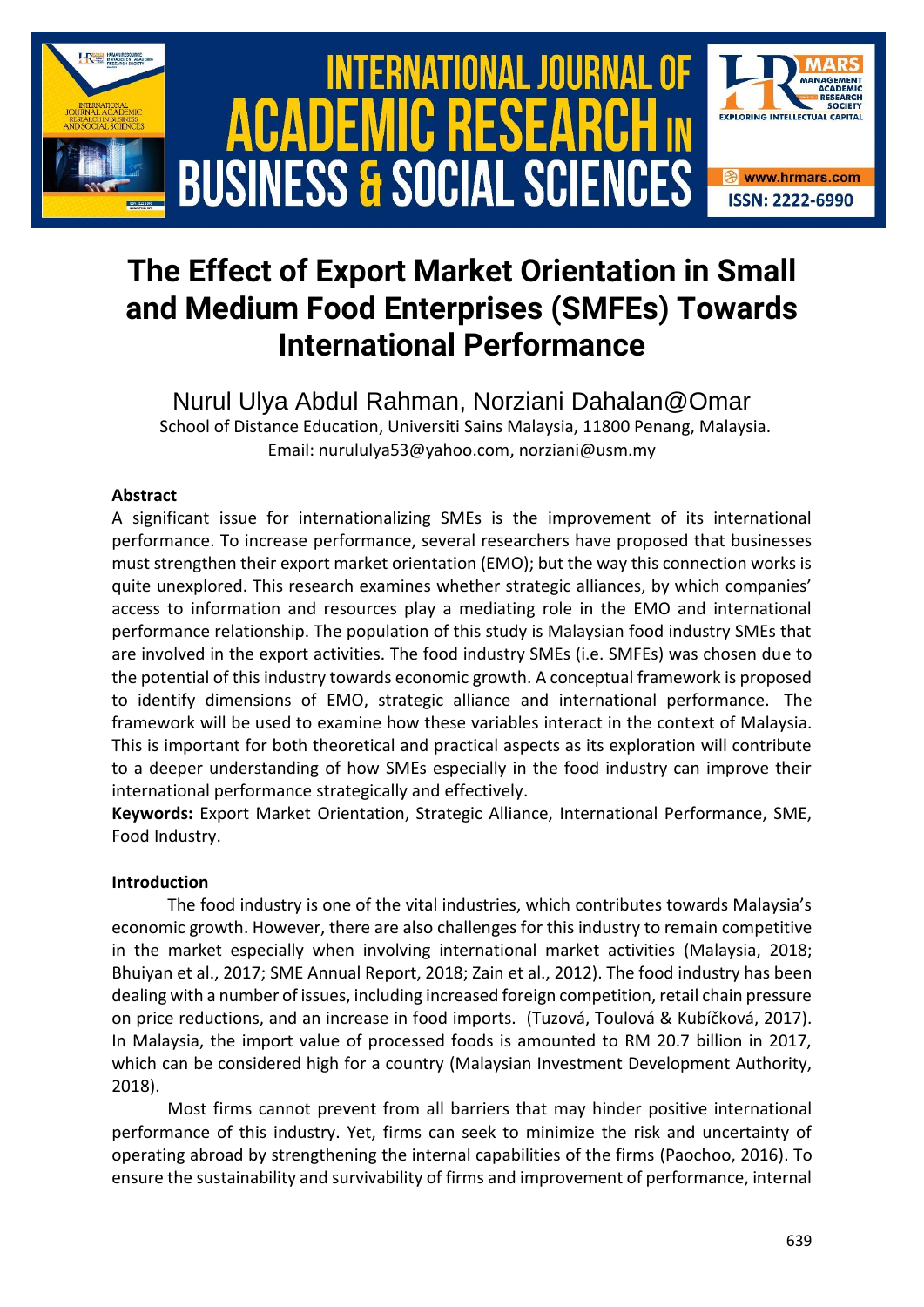#### International Journal of Academic Research in Business and Social Sciences **Vol. 1 1 , No. 4, 2021, E-ISSN: 2222-6990 © 2021 HRMARS**

capabilities are required for it to be achieved (Manimala & Kumar, 2012; Bose, 2016). Additionally, there are numerous discussions in the internationalization literatures that focused on internal capabilities required to develop international performance, which include market orientation (Pascucci, Bartoloni & Gregori, 2016; Shoham, Rose & Kropp, 2005; Acosta, Crespo & Agudo, 2018).

However, the empirical research on the export market orientation and international performance within SMEs is still limited (Olabode, Adeola & Assadinia, 2018) especially in Malaysia ( Singh & Mahmood, 2013). This is surprising due to the fact that SMEs' establishments are majority in the country, contributing towards many employment opportunities and GDP to country (SME Annual Report, 2018). Furthermore, Small-and midsized businesses face many barriers that slow them down in international markets. (Paochoo, 2016). While export activities have become one of the vital activities as a key to Malaysia's goal of becoming a high-income country by 2020 (SME Annual Report 2018/17),therefore this research aims to examine the effect of export market orientation on the international performance of SMEs in Malaysia.

Although there was a research that investigated a mutual market orientation and strategic alliances in improving international performance (Nakos, Dimitratos, & Elbanna, 2018), however it is based on organizational culture, which is more focused on the international market orientation (Narver & Slater, 1990). This research aims to investigate export market orientation (Cadogan & Diamantopoulos, 1995) that focuses more on export activities and moderated by domestic strategic alliance as various research have examined international strategic alliance (Brouthers et al., 2015; Nakos et al., 2018). The effect of domestic strategic alliances remains less understood, although strategic alliances are important for the internationalization of the new venture (Iurkov & Benito, 2018;Milanov & Fernhaber, 2014).

Thus, the overall purpose of the paper is to develop a conceptual framework to assist in identifying the effects of export market orientation (EMO) in mediating domestic strategic alliance to the international performance. This paper outlines the literature review of the relationship of EMO, strategic alliance and international performance. Then, a conceptual framework brings together EMO and postulates the moderating role of domestic strategic alliance, respectively.

#### **Literature Review**

## **Challenges of Exporting for Malaysian SMEs**

To remain competitive, previous studies have found that internationalization enhances SME competitiveness and prospects for survival. (Bose, 2016; Zhou & Wu, 2014). Moreover, internationalization supported innovative capability (Kalinic & Forza, 2012; Ren, Eisingerich & Tsai, 2015), as well as improved productivity (Coviello, McDougall & Oviatt, 2011; Ren, Eisingerich & Tsai, 2015) of SMEs compared to non-internationalized SMEs. In addition, internationalization, due to diversification advantages, economies of scale and learning advantages, has been a success factor in achieving growth, competitiveness and superior results. (Coviello et al., 2011; Glava et al., 2017).

It is a tendency for smaller firms to seek growth not only depending on the domestic market, but also to obtain their new customers through international venture efforts, as the local market is insufficient to ensure business growth and sustainability. (Tarun Kanti Bose, 2016). Thus, diving into the international market will be a platform for firms to receive global competition benefits and increase survival prospects resulting in becoming a more reliable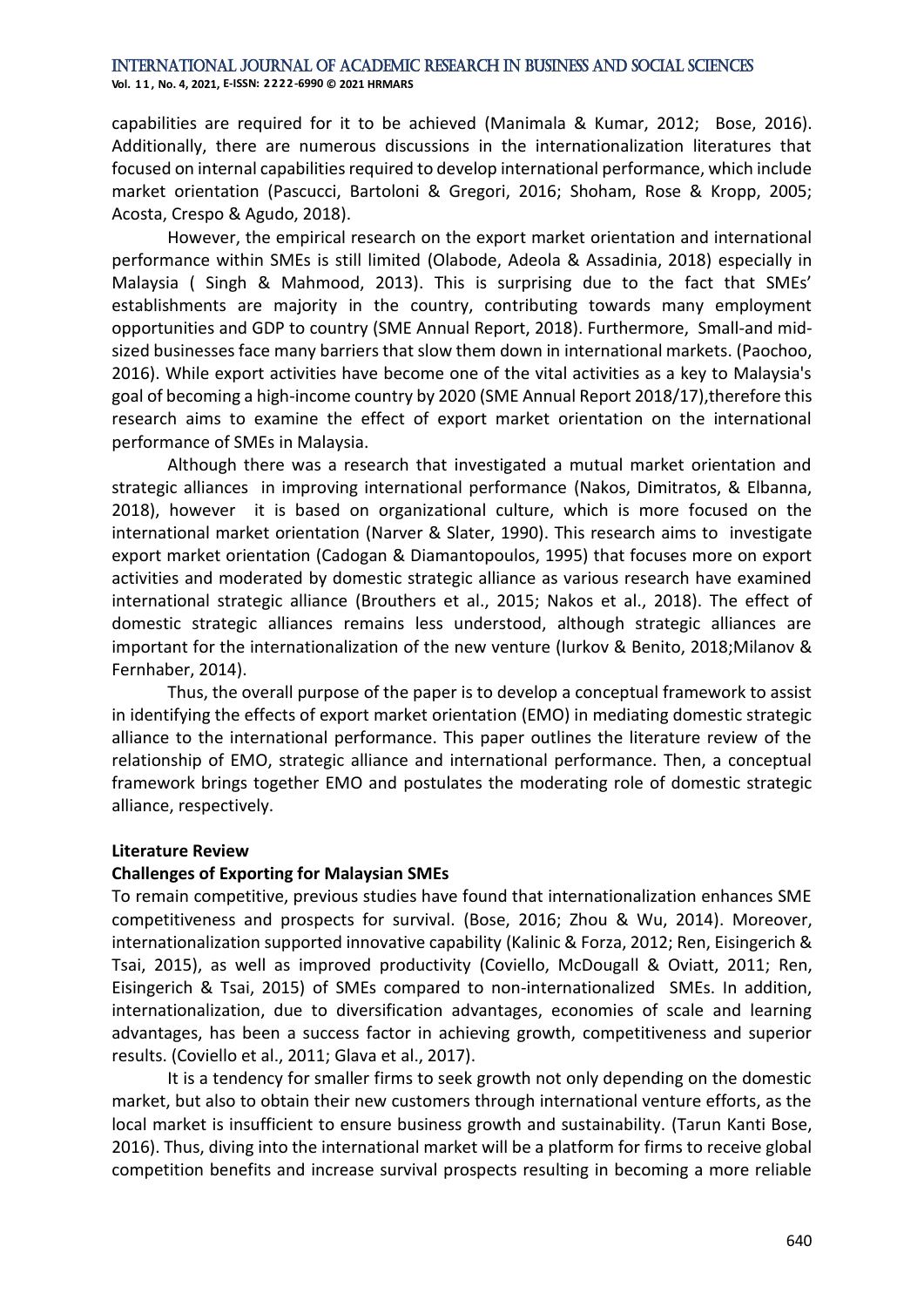#### International Journal of Academic Research in Business and Social Sciences **Vol. 1 1 , No. 4, 2021, E-ISSN: 2222-6990 © 2021 HRMARS**

player in the domestic market (Bose, 2016; Zhou & Wu, 2014). In addition, internationalization will create more employment activities, improve productivity for the national market, and as a way in accumulating foreign exchanges reserves (Hashim, 2015).

Being a small and open economy, Malaysia remains highly vulnerable to external risks and volatility. Malaysia needs to focus on improving productivity, improving innovation and maximizing export potential to strengthen its economic resilience. (Eleventh Malaysia Plan, 2020). Export is commonly viewed as an important contribution to the nation's economic growth and well-being (Ribau et al., 2017). Malaysia External Trade Development Corporation (MATRADE) has also intended to internationalize "export-ready" concept and practice for the food industry (SME Annual Report, 2018). Thus, for the food industry to maintain their business growth and sustainability, it should involve itself in the international business transaction.

As shown in Table 2 and Figure 2, the Malaysian food industry was facing a decline in its export value for the years 2016 to 2017. Moreover, SME Annual report of 2017/2018 has been surveyed among all registered SMEs to recognize the constraints of SMEs in the export operations. Figure 1 illustrated that 53.3% of SMEs responded that they had inadequate information on the targeted market. A total of 46% SMEs responded that they had inadequate knowledge on competitors; 43.3% of SMEs experiencing higher operating cost, 42.9% faced insufficient knowledge on procedure to export, 40.7% had insufficient knowledge of global demand; 40.4% experienced inadequate sources of financing. Therefore, factors that may contribute to a positive international performance of SMEs for the food industry should be analyzed for the business firms to continue surviving in the scarce market.



**Figure 1: Constraints in SMEs Exporting (%)** *Sources: SME Corp. Malaysia Annual Report, 2017/2018)*

## **Export Market Orientation**

Nowadays, a firm must compete with rising competitors in the market especially for SMEs. To make sure that their presence is still relevant in the market, they must strengthen its domestic and international competitive position with successful internationalization that will enlarge the market for its products or services (Zahra, 2005). Hence, the researchers in recent years,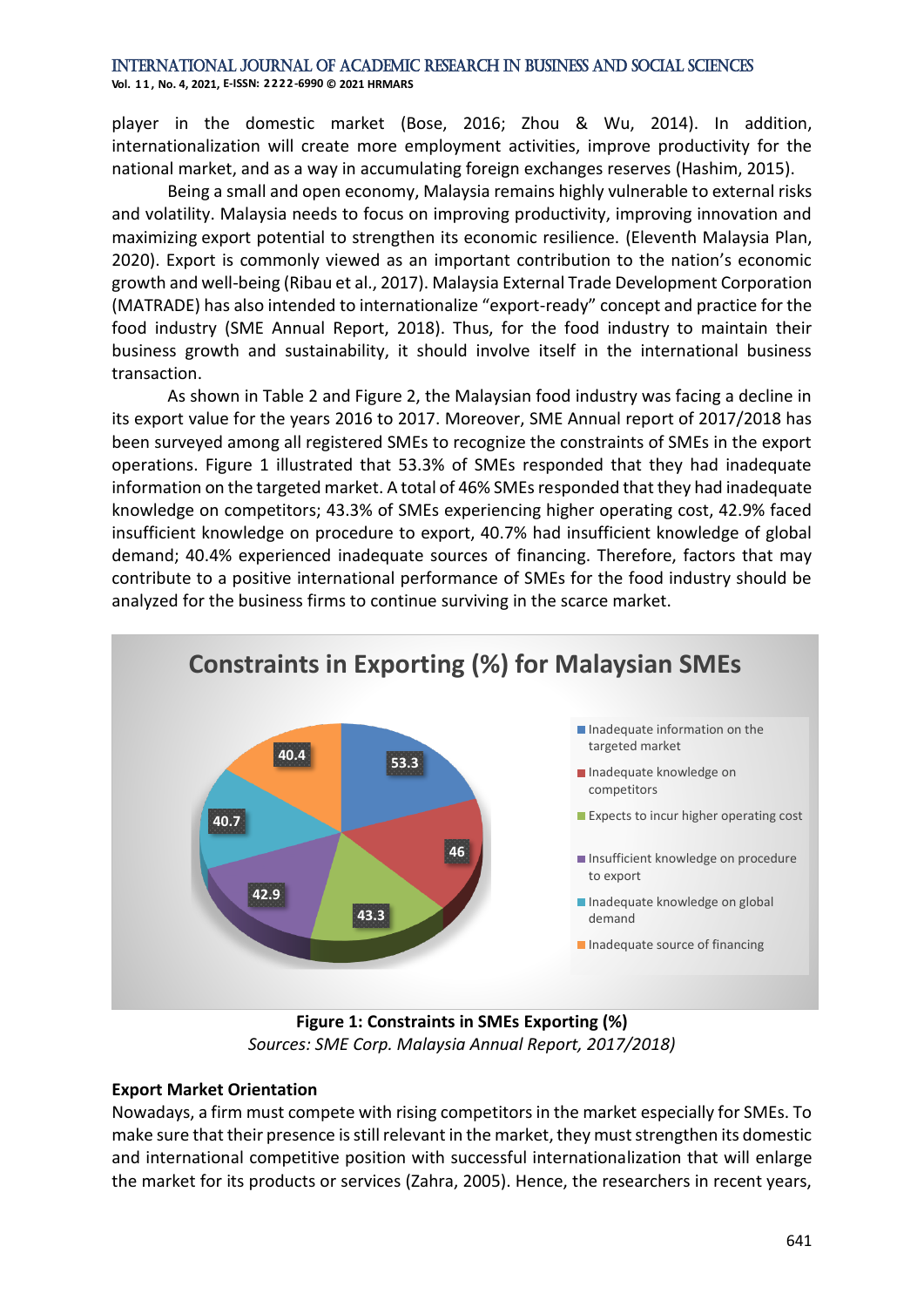**Vol. 1 1 , No. 4, 2021, E-ISSN: 2222-6990 © 2021 HRMARS**

attempted to recognize the attributes that permit SMEs to perform better in international market regardless their lack or resources compare to other big companies (Nakos et al., 2018). Past researchers have observed some characteristics that lead to the better performance of a firm and one of them are market orientation.

Market orientation is fundamentally informal organizational mindset that effectively enhancing the firm's business performance and achieve organizational goals (Frösén et al., 2016; Murray et al., 2011; Narver & Slater, 1990; Solano Acosta et al., 2018). It has been recognized as a promising research topic in the export literature (Leonidou, Katsikeas, & Coudounaris, 2010). Accordingly, the export market orientation research streams has received growing attention especially in the late decades (İpek & Tanyeri, 2020). A large number of studies in this regard have been focused on exploring the implications of export market orientation, in which the orientation of export markets has shown a huge impact mainly on the export performance (Cadogan, Kuivalainen & Sundqvist, 2009; Zhang & Zhu, 2016)

Amid empirical evidence that emphasises the value of export market orientation within SMEs, several issues have not yet been properly researched. This is particularly true in developing countries like Malaysia. More work must be done to understand the considerable potential for small and medium-sized enterprise to flourish further, particularly in the international market. On this basis, present study has examined the export market orientation to link this gap.

## **Strategic Alliance**

Preceding research has proven that the internationalization of small and medium enterprises (SMEs) poses many challenges and suffers from resources shortages in the aspects of financial, technical and managerial, when an attempt is made to expand into the foreign market (J. W. Lu & Beamish, 2001). Therefore, the formation of alliance is vital because it might generate better performance with the information and skills provided from firms involved in these alliances' portfolios (Nakos et al., 2018;Veilleux, S., Haskell, N., 2012). In a year, the number of firms that are engaged in strategic alliance is increasing at an average rate of 25% (Parise & Casher, 2003) and based on its significance, comprehensive understandings of strategic alliances is essential and managers should consider to adopt and implement this strategy for better international performance.

Malaysian government creates the public-private sector partnership programmes for SMEs to be competitive in global market and promote international exports (SME Annual Report, 2018) in addition to facilitating collaborations between small and medium-sized businesses to enter into new products and export markets (Malaysia, 2015; Yee Whah Chin & Ee Shiang Lim, 2018). Nakos et al. (2018) has studied the moderating role of strategic alliance on the relationship between the international market orientation (IMO) and international performance among companies in the United Arab Emirates. It was found that alliances have mediated the IMO-performance relationship.

While plentiful has been discovered on the function of strategic alliance in SMEs internationalization, the existing literature are mostly focused on the international strategic alliance (Brouthers, Nakos & Dimitratos, 2015;Leiblein & Reuer, 2004; Nakos et al., 2018). Surprisingly, even an earlier internationalization research has proposed that domestic markets play a main role for firm's success in penetrating into the international market (Johanson & Mattson, 1988). Nevertheless, this study focuses on the domestic strategic alliance. It has been acknowledged that strategic alliance for SMEs is one of the important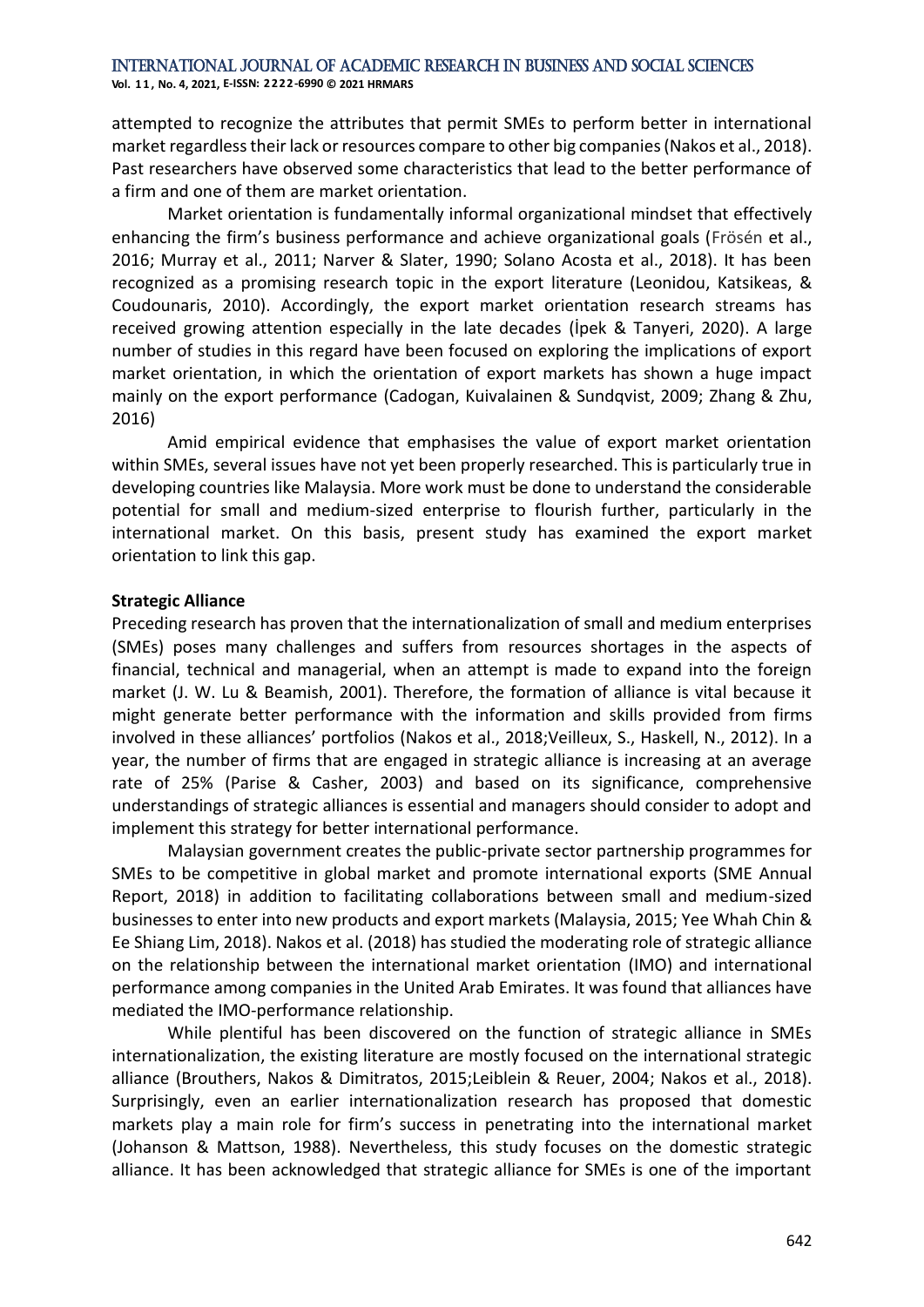**Vol. 1 1 , No. 4, 2021, E-ISSN: 2222-6990 © 2021 HRMARS**

elements to engage in the internationalization (Nakos et al., 2018; Franco & Haase, 2016). However the importance of domestic strategic alliance remain less understood (Milanov & Fernhaber, 2014). According to previous findings, it can be assumed that the domestic strategic alliance can serve as a moderator of the relationship between international performance and export market orientation. As mention by Nakos et al. (2018), future researchers must evaluate the international profitability of SMEs in different kinds of alliances.

#### **International Performance**

Internationalization performance is a multidimensional construct (Y. Lu, Zhou, Bruton, & Li, 2010) that captures the performance of international activities of companies. International performance, generally known as the objective/subjective or financial/non-financial performance measure. However, because most of firms' managers are reluctant to publish confidential company information to outsiders, collecting objective data is very difficult (Gregory & Richard, 1984). Furthermore, using objective measurement may lead to biased evaluation, since managers are not at ease to provide this confidential information to outsiders (Sapienza, Smith, & Gannon, 1988a).

In Malaysia, some of the previous scholars have focused more on subjective performance of the SMEs ( Singh & Mahmood, 2013; Ismail & Kuivalainen, 2015; Ismail, Mohamed & Uli, 2013) due to easy information gathering rather than objective performance since some companies are not comfortable to disclose important information, which can be use in research (Arunee Tanvisuth, 2007). It is confirmed in the previous literature that management's assessment of performance appears to be more based on their subjective observations than on objectives measurement (Blesa & Ripollés, 2008; Madsen, 1989) According to the previous studies, subjective perceptions are closely correlated with the objective findings (L. E. Brouthers, Nakos, Hadjimarcou, & Brouthers, 2009), thus subjective measurement is suffice to evaluate the international performance. Moreover, it was argued that subjective performance measures are usually more practical when evaluating the SMEs, partly because small firms may refuse to provide unbiased, accurate performance measures (Sapienza, Smith, & Gannon, 1988b). Table 1 shows the summary of the measurement of internationalization performance.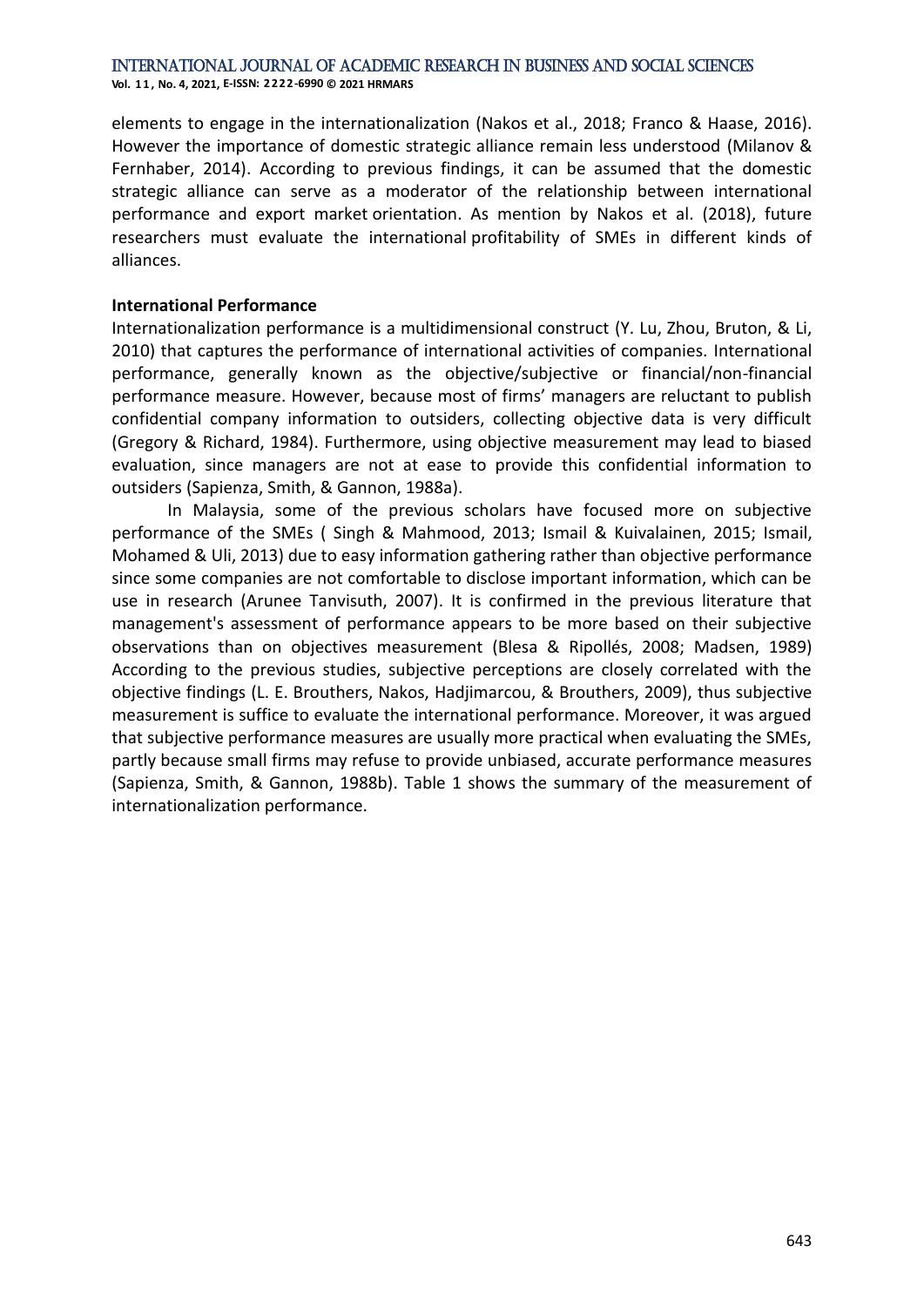| <b>Author</b>                                                            | Respondent                                                              | <b>Type of Measurement</b> | <b>Type of Scale</b>                                                                                                    |
|--------------------------------------------------------------------------|-------------------------------------------------------------------------|----------------------------|-------------------------------------------------------------------------------------------------------------------------|
| Brouthers et al.<br>(2015)                                               | 162 SMEs in US and<br><b>UK</b>                                         | Subjective                 | 7-point Likert<br>1=Much lower<br>7= Much higher                                                                        |
| Cavusgil & Zou<br>(1994)                                                 | 202 export ventures<br>Manufacturing                                    | Objective & Subjective     | 10-Point Likert<br>Scale<br>1= Unsuccessful<br>10= Successful                                                           |
| Jantunen,<br>Puumalainen,<br>Saarenketo,<br>Kyläheiko & Kalevi<br>(2005) | 217 manufacturing<br>and service<br>organizations.                      | Objective<br>Subjective    | 10-point Likert<br>Scale<br>$1 = \text{very}$<br>unsatisfied<br>10= very satisfied                                      |
| <b>Byoungho</b><br>& Hyeon Jeong<br>(2018)                               | 470 Korean SMEs                                                         | Subjective                 | 7- Likert scale<br>1= Strongly<br><b>Disagree</b><br>7= Strongly Agree                                                  |
| Kayabasi &<br><b>Mtetwa</b><br>(2016)                                    | 443 export<br>companies operating<br>in the Aegean region<br>of Turkey. |                            | 7- Likert scale<br>$1 =$ very poor<br>7= exceptional                                                                    |
| Nakos et al.<br>(2018)                                                   | 94 companies based<br>in the United Arab<br>Emirates.                   | Subjective                 | 7- Likert scale<br>$1 -$ much inferior<br>to $7 - \text{much}$<br>superior                                              |
| Pascucci,<br>Bartoloni,<br>Gregori&Luca<br>(2016)                        | 300 Italian small and<br>medium-sized coffee<br>roasting firms          | Objective                  |                                                                                                                         |
| Solano Acosta et al<br>(2018)                                            | 161 Mexican SMEs                                                        | Subjective                 | 7- Likert scale<br>$1 =$ complete<br>disagreement<br>with the<br>presented<br>statement,<br>$7 =$ complete<br>agreement |
| Vătămănescu,<br>Alexandru, Mitan<br>& Dabija<br>(2020)                   | 112 European<br>industrial small and<br>medium-sized<br>enterprises     | Subjective                 | 5- Likert scale<br>1= Strongly<br><b>Disagree</b><br>5= Strongly Agree                                                  |

**Table 1. The summary of the measurement of internationalization performance**

**Malaysia**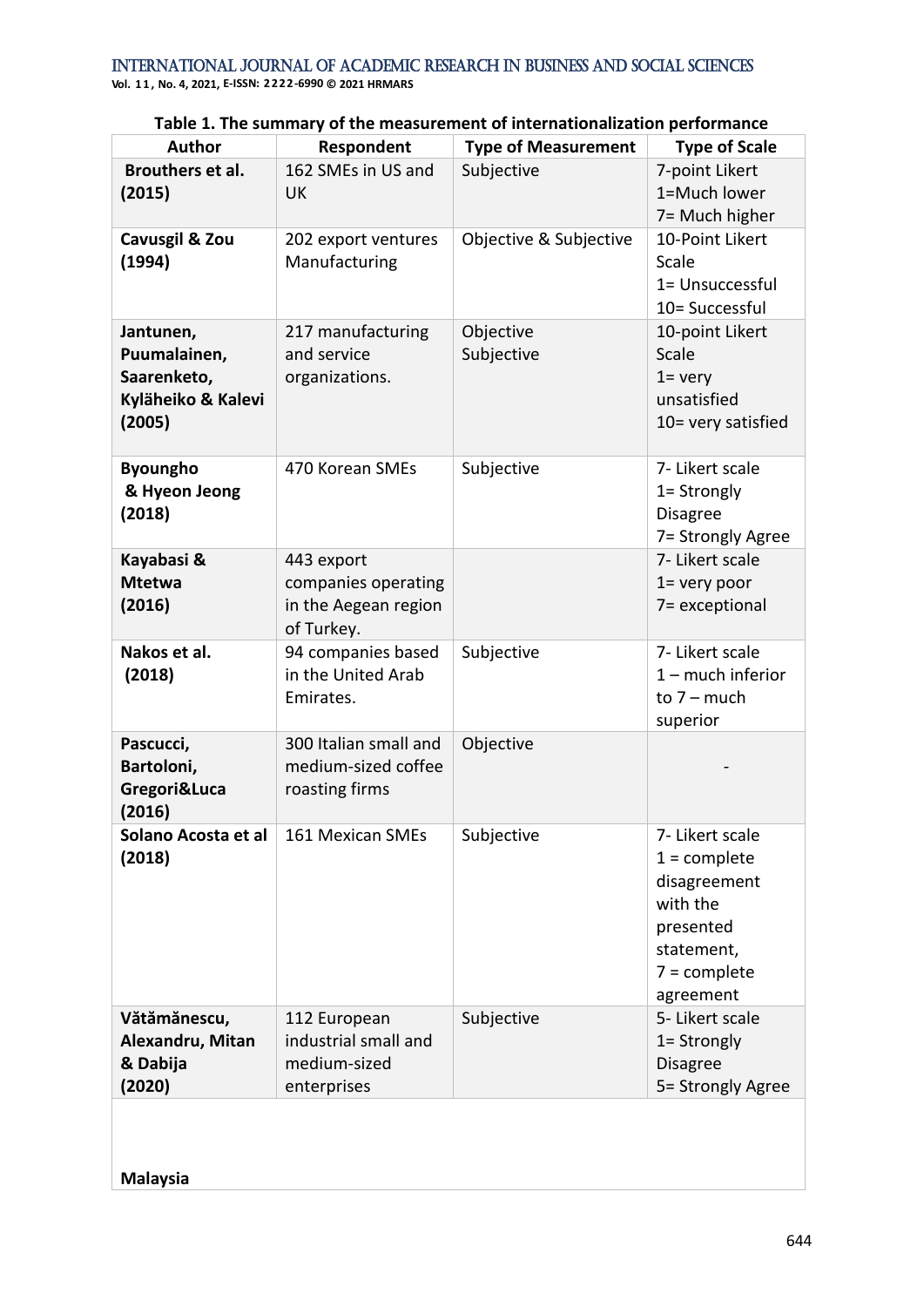**Vol. 1 1 , No. 4, 2021, E-ISSN: 2222-6990 © 2021 HRMARS**

| Chelliah,<br><b>Mohamed &amp;</b><br>Yusliza<br>(2010)   | 77 SMEs in the<br>manufacturing<br>sector                 | Objectives             |                 |
|----------------------------------------------------------|-----------------------------------------------------------|------------------------|-----------------|
| Mohammad,<br>Knight, & Ilan<br>(2018)                    | 196 SMEs companies<br>that active in export<br>activities | Subjective & Objective | 5- Likert scale |
| Mohammad,<br>Ramayah,<br>Soto-Acosta, &<br>Lee<br>(2020) | 119 Malaysian SMEs<br>that active in export<br>activities | Subjective & Objective | 5- Likert scale |
| Huoy<br>(2018)                                           | 121 Malaysian food<br>processing SMEs                     | Subjective             | 5- Likert scale |
| Noor Azlin &<br><b>Kuivalainen</b><br>(2015)             | 174 SMEs in the<br>halal food<br>manufacturing<br>sector  | Subjective             | 5- Likert scale |
| Singh &<br><b>Rosli</b><br>(2013)                        | 201 exporting<br>manufacturing<br>SMEs.                   | Subjective             | 7- Likert scale |

## **The Proposed Conceptual Framework**

The conceptual framework is developed to identify the dimensions that are related to the export market orientation (EMO), strategic alliance and international performance. This research proposed that EMO moderated by strategic alliance might be able to help the SMEs to succeed in international performance. However, there have been some researchers that questioned the values and universal benefits of MO whether this approaches truly benefited the firms or just simply cost of competing( Frösén et al., 2016; Kumar, Jones, Venkatesan, & Leone, 2011). This is another question that would have to be answered and hence, warrant further investigation. It has been found that the ability to perform well in foreign markets is correlated with market orientation in the literature. (Boso, Cadogan, & Story, 2013), while empirical evidence in the SME sector remains limited (Torres-Ortega, Rialp-Criado, & Rialp-Criado, 2015) including for the effect of market orientation on the firm's export performance (Singh & Mahmood, 2013), especially on the specific industry (Tuzová et al., 2017).



**Figure 2: Proposed conceptual framework- dimensions of export market orientation (EMO), strategic alliance and international performance**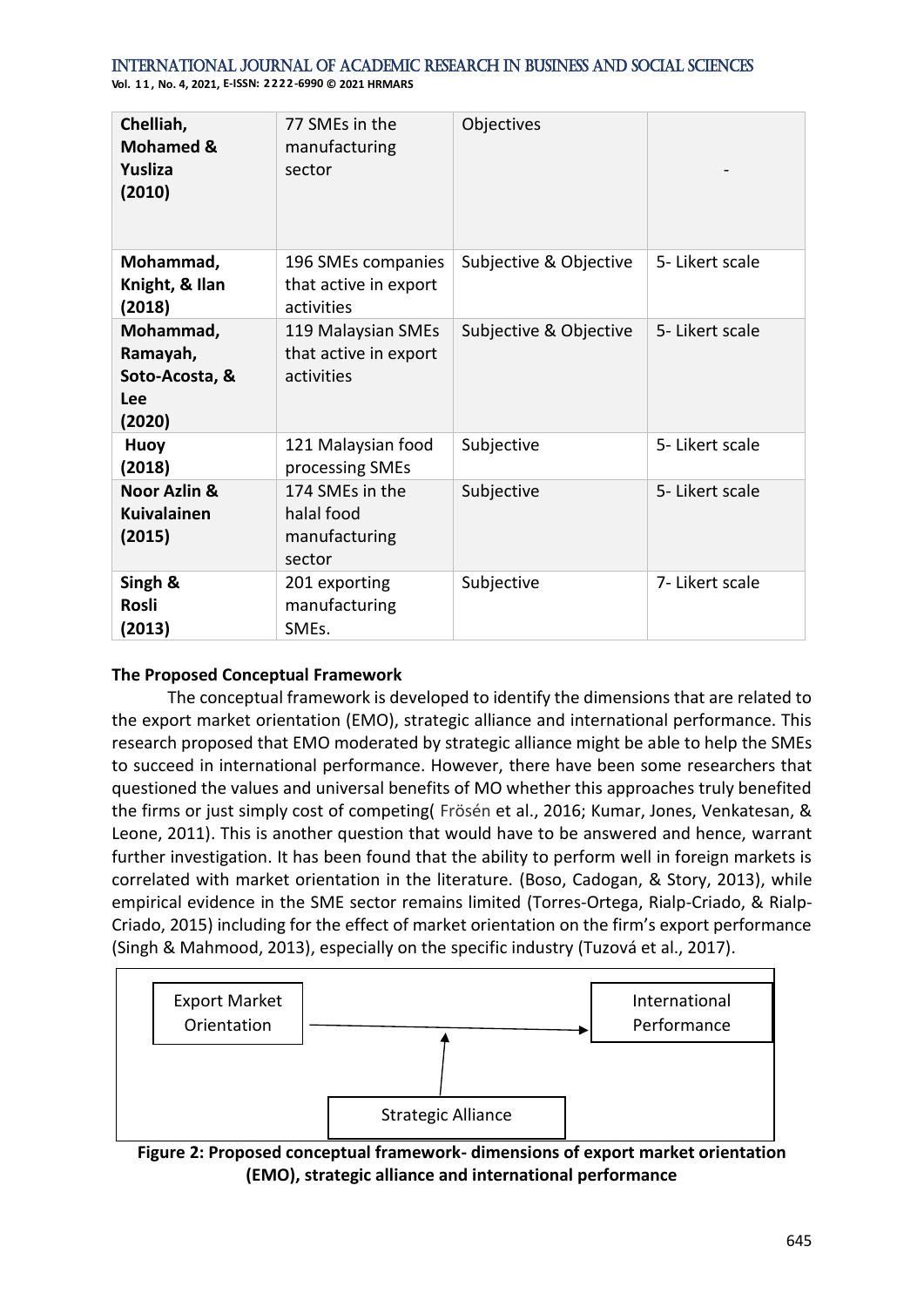**Vol. 1 1 , No. 4, 2021, E-ISSN: 2222-6990 © 2021 HRMARS**

#### **Conclusion**

This conceptual paper focuses on the dimensions of export market orientation on the international performance. In addition, the conceptual framework focuses on the moderating role of strategic alliance. Based on the literature, EMO might have a positive relationship towards international performance. This suggests that EMO might be suitable for the success of Malaysian food industry in international performance. SMEs that improve their practices by using EMO might further excel in their international performances.

## **References**

- Bhuiyan, A. B., Said, J., Ismail, D., Fauzi, M., Jani, M., & Gun, D. Y. (2016). The innovation drivers, strategies and performance of food processing SMEs in Malaysia. *The Innovation Drivers, Strategies and Performance of Food Processing SMEs in Malaysia*, *12*(2), 154–166.
- Blesa, A., & Ripollés, M. (2008). The influence of marketing capabilities on economic international performance. *International Marketing Review*, *25*(6), 651–673. https://doi.org/10.1108/02651330810915574
- Bose, T. K. (2016). Critical success factors of SME internationalization. *Journal of Small Business Strategy*, *26*(2), 87–109. Retrieved from https://search.proquest.com/central/docview/1792214530/fulltextPDF/E7D40DC8914 34DA3PQ/10?accountid=43847
- Boso, N., Cadogan, J. W., & Story, V. M. (2013). Entrepreneurial orientation and market orientation as drivers of product innovation success: A study of exporters from a developing economy. *International Small Business Journal*. https://doi.org/10.1177/0266242611400469
- Brouthers, K. D., Nakos, G., & Dimitratos, P. (2015). SME Entrepreneurial Orientation, International Performance, and the Moderating Role of Strategic Alliances. *Entrepreneurship: Theory and Practice*, *39*(5), 1161–1187. https://doi.org/10.1111/etap.12101
- Brouthers, L. E., Nakos, G., Hadjimarcou, J., & Brouthers, K. D. (2009). Key factors for successful export performance for small firms. *Journal of International Marketing*, *17*(3), 21–38. https://doi.org/10.1509/jimk.17.3.21
- Cadogan, J. W., & Diamantopoulos, A. (1995). Narver and slater, kohli and jaworski and the market orientation construct: Integration and internationalization. *Journal of Strategic Marketing*, *3*(1), 41–60. https://doi.org/10.1080/09652549500000003
- Cadogan, J. W., Kuivalainen, O., & Sundqvist, S. (2009). Moderating Effects Under Differing Internationalization. *Journal of International Marketing*, *17*(4), 71–89.
- Chin, Y., & Lim, E. (2018). Policies and Performance of SMEs in Malaysia. *Journal of Southeast Asian Economies, 35*(3), 470-487. Retrieved March 30, 2021, from https://www.jstor.org/stable/26545324
- Coviello, N. E., McDougall, P. P., & Oviatt, B. M. (2011). The emergence, advance and future of international entrepreneurship research ? An introduction to the special forum. *Journal of Business Venturing*, *26*(6), 625–631. https://doi.org/10.1016/j.jbusvent.2011.07.002
- Eleventh Malaysia Plan. (2015). Eleventh Malaysia Plan 2016-2020. In *Rancangan Malaysia Kesebelas (Eleventh Malaysia Plan) : 2016-2020*. Retrieved from http://rmk11.epu.gov.my/book/eng/Elevent-Malaysia-Plan/RMKe-11 Book.pdf
- Fr, J., Luoma, J., Jaakkola, M., Tel, U. K., Tikkanen, H., Aspara, J., … Laukkanen, M. (2016). *What*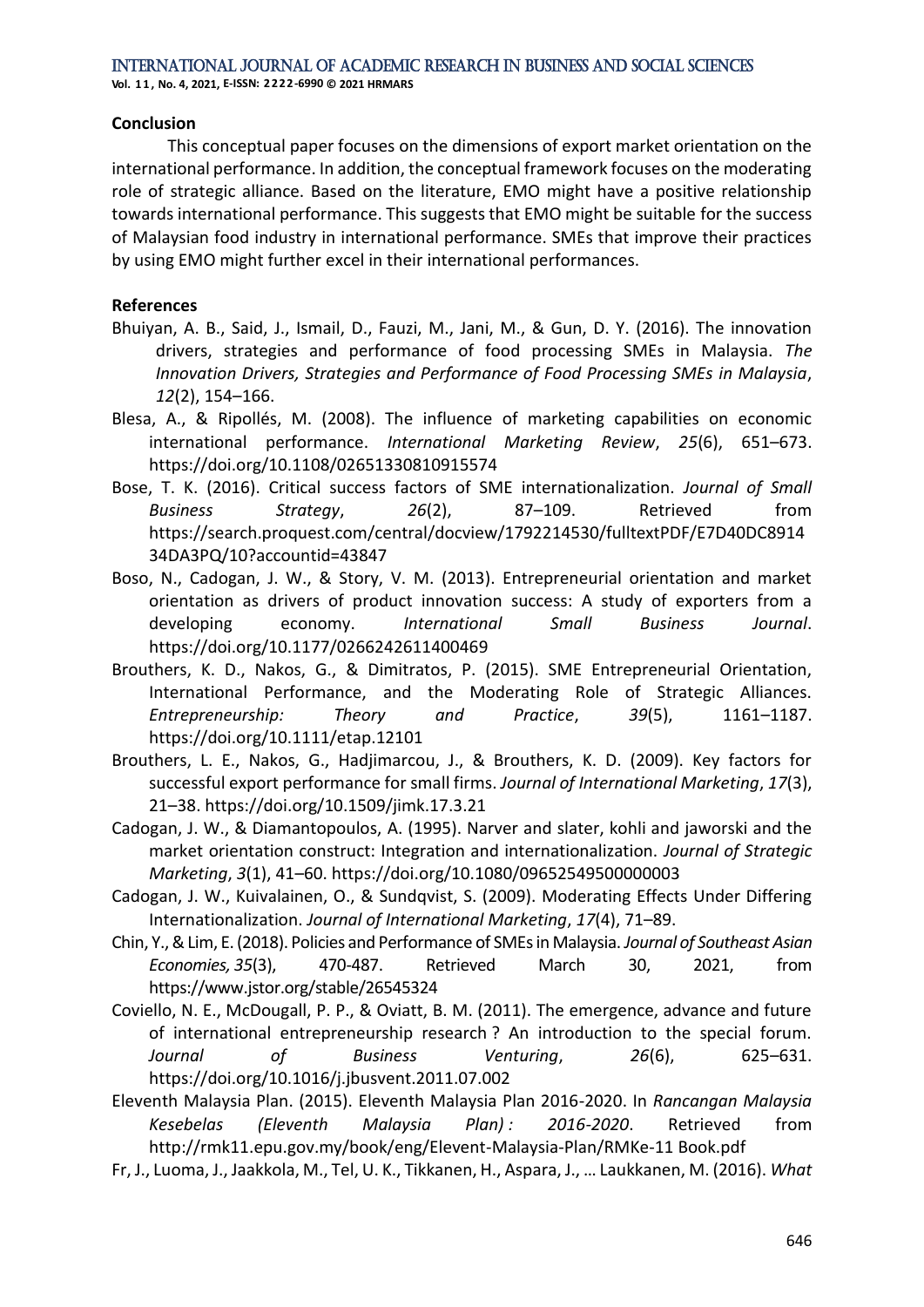**Vol. 1 1 , No. 4, 2021, E-ISSN: 2222-6990 © 2021 HRMARS**

*Counts Vs . What Can Be Counted : The Complex Interplay Of Market Orientation And Marketing Performance Measurement In Market Orientation And Marketing Performance Measurement In Organizational Configurations Abstract Market Orientation ( MO ) and ma*. 1–60.

- Franco, M., & Haase, H. (2016). Internationalisation of born globals: the role of strategic alliances. *European J. of International Management*, *10*(2), 181. https://doi.org/10.1504/EJIM.2016.074471
- Glavas, C., Mathews, S., & Bianchi, C. (2017). International opportunity recognition as a critical component for leveraging Internet capabilities and international market performance. *Journal of International Entrepreneurship*, *15*(1), 1–35. https://doi.org/10.1007/s10843- 016-0191-y
- Gregory, G. D., & Richard, B. R. (1984). Measuring organizational performance in the absence of objective measures: The case of the privately-held firm and conglomerate business unit. *Strategic Management Journal*, *5*(3), 265–273. https://doi.org/https://dx.doi.org/10.1002/smj.4250050306
- Hashim, F. (2015). SMEs' impediments and developments in the internationalization process. *World Journal of Entrepreneurship, Management and Sustainable Development*, *11*(2), 100–119. https://doi.org/10.1108/wjemsd-11-2013-0055
- Ipek, I., & Tanyeri, M. (2020). Home country institutional drivers and performance outcomes of export market orientation: the moderating role of firm resources. *International Journal of Emerging Markets*. https://doi.org/10.1108/IJOEM-10-2019-0803
- Ismail, N. A., & Kuivalainen, O. (2015). The effect of internal capabilities and external environment on small- and medium-sized enterprises' international performance and the role of the foreign market scope: The case of the Malaysian halal food industry. *Journal of International Entrepreneurship*, *13*(4), 418–451. https://doi.org/10.1007/s10843-015-0160-x
- Ismail, N. A., Mohamed, Z. A., & Uli, J. (2013). The moderating effect of geographical scope on the relationship between managers' prior international knowledge and working experience and international performance in the Malaysian Halal Food Industry. *Pertanika Journal of Social Science and Humanities*, *21*(SPEC. ISSUE), 115–132.
- Iurkov, V., & Benito, G. R. G. (2018). Domestic alliance networks and regional strategies of MNEs: A structural embeddedness perspective. *Journal of International Business Studies*, *49*(8), 1033–1059. https://doi.org/10.1057/s41267-017-0089-5
- Kalinic, I., & Forza, C. (2012). Rapid internationalization of traditional SMEs: Between gradualist models and born globals. *International Business Review*, *21*(4), 694–707. https://doi.org/10.1016/j.ibusrev.2011.08.002
- Kumar, V., Jones, E., Venkatesan, R., & Leone, R. P. (2011). Is Market Orientation a Source of Sustainable Competitive Advantage or Simply the Cost of Competing? *Journal of Marketing*, *75*(1), 16–30. https://doi.org/10.1509/jmkg.75.1.16
- Leiblein, M. J., & Reuer, J. J. (2004). Building a foreign sales base: The roles of capabilities and alliances for entrepreneurial firms. *Journal of Business Venturing*, *19*(2), 285–307. https://doi.org/10.1016/S0883-9026(03)00031-4
- Leonidou, L. C., Katsikeas, C. S., & Coudounaris, D. N. (2010). Five decades of business research into exporting: A bibliographic analysis. *Journal of International Management*, *16*(1), 78– 91. https://doi.org/10.1016/j.intman.2009.06.001
- Lu, J. W., & Beamish, P. W. (2001). The internationalization and performance of SMEs. *Strategic Management Journal*, *22*(6–7), 565–586. https://doi.org/10.1002/smj.184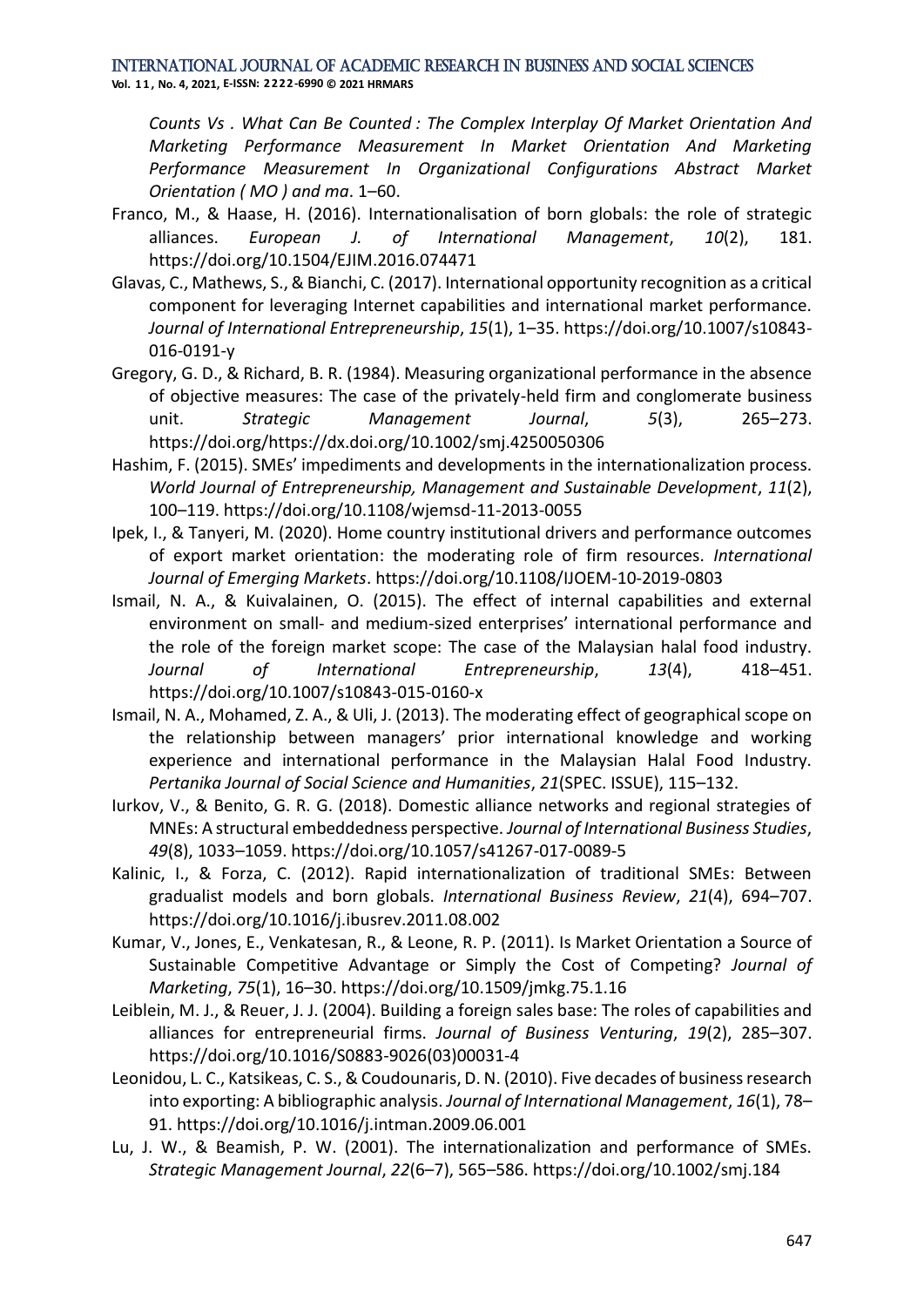#### International Journal of Academic Research in Business and Social Sciences **Vol. 1 1 , No. 4, 2021, E-ISSN: 2222-6990 © 2021 HRMARS**

- Lu, Y., Zhou, L., Bruton, G., & Li, W. (2010). Capabilities as a mediator linking resources and the international performance of entrepreneurial firms in an emerging economy. *Journal of International Business Studies*, *41*(3), 419–436. https://doi.org/10.1057/jibs.2009.73
- Madsen, T. K. (1989). Successful Export Marketing Management: Some Empirical Evidence. *International Marketing Review*, *6*(4). https://doi.org/10.1108/EUM0000000001518
- Malaysian Investment Development Authority. (2018). Food Industry In Malaysia. In *Food Technology and Resources Based Industries Division, MIDA*. Retrieved from http://www.mida.gov.my/home/administrator/system\_files/modules/photo/uploads/ 20170906095028\_SIB\_Food Ind\_Aug 2017\_V4.pdf
- Manimala, M. J., & Kumar, S. (2012). Training Needs of Small and Medium Enterprises: Findings from an Empirical Investigation. *IIM Kozhikode Society & Management Review*, *1*(2), 97–110. https://doi.org/10.1177/2277975213477299
- Milanov, H., & Fernhaber, S. A. (2014). When do domestic alliances help ventures abroad? Direct and moderating effects from a learning perspective. *Journal of Business Venturing*, *29*(3), 377–391. https://doi.org/10.1016/j.jbusvent.2013.05.004
- Nakos, G., Dimitratos, P., & Elbanna, S. (2018). The mediating role of alliances in the international market orientation-performance relationship of smes. *International Business Review*, (December), 1–10. https://doi.org/S0969593117307503
- Narver, J. C., & Slater, S. F. (1990). The Effect of a Mark et Orientation on Business. *Journal of Marketing*, (October), 20–35.
- Olabode, O. E., Adeola, O., & Assadinia, S. (2018). The effect of export market-oriented culture on export performance: Evidence from a Sub-Saharan African economy. *International Marketing Review*, *35*(4), 637–660. https://doi.org/10.1108/IMR-08-2016-0167
- Paochoo, R. (2016). *Internationalization Performance of Thai Textile and Garment Smes : the Role of Organizational Capabilities*.
- Parise, S., & Casher, A. (2003). *Alliance portfolios : Designing and managing your network of business-partner relationships* (Vol. 17).
- Pascucci, F., Bartoloni, S., & Gregori, G. L. (2016). Export market orientation and international performance in the context of SMEs. *Journal of Small Business and Entrepreneurship*, *28*(5), 361–375. https://doi.org/10.1080/08276331.2016.1167528
- Ren, S., Eisingerich, A. B., & Tsai, H. (2015). How do marketing , research and development capabilities , and degree of internationalization synergistically affect the innovation performance of small and medium-sized enterprises ( SMEs )? A panel data study of Chinese SMEs. *International Business Review*, *24*(4), 642–651. https://doi.org/10.1016/j.ibusrev.2014.11.006
- Ribau, C. P., Moreira, A. C., Raposo, M., Scott-Kennel, J., Okpara, J. O., Kabongo, J. D., … Yorkshire, W. (2017). Models of internationalisation: The New Zealand experience. *International Journal of Business and Globalisation*, *15*(2), 528–554. https://doi.org/10.1504/IJBG.2013.052250
- Sapienza, H. J., Smith, K. G., & Gannon, M. J. (1988a). Using Subjective Evaluations of Organizational Performance in Small Business Research. *American Journal of Small Business*, *12*(3), 45–54. https://doi.org/10.1177/104225878801200304
- Sapienza, H. J., Smith, K. G., & Gannon, M. J. (1988b). Using Subjective Evaluations of Organizational Performance in Small Business Research. *American Journal of Small Business*, *12*(3), 45–54. https://doi.org/10.1177/104225878801200304
- Shoham, A., Rose, G. M., & Kropp, F. (2005). Market orientation and performance: A metaanalysis. *Marketing Intelligence and Planning*, *23*(5), 435–454.